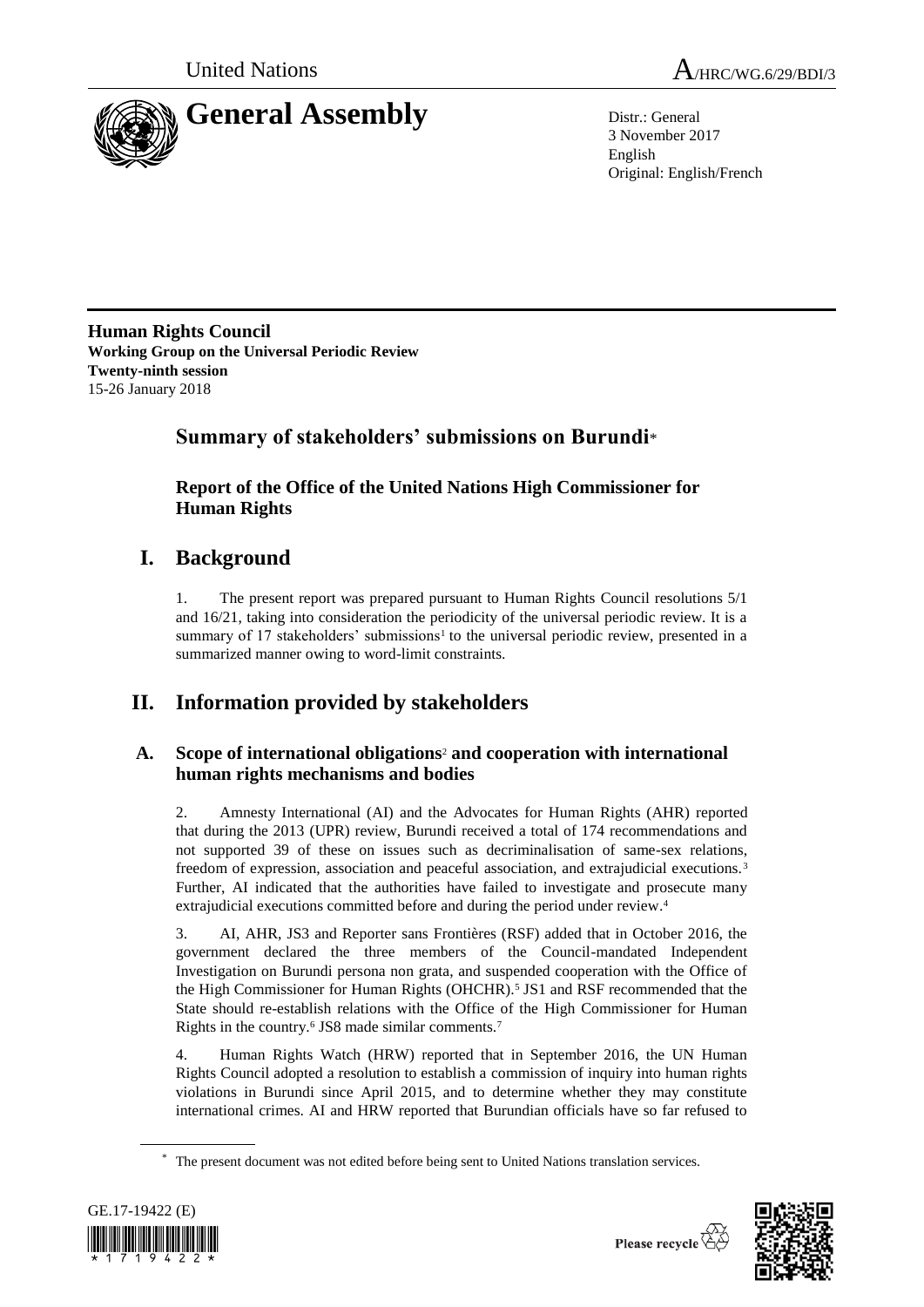work with the commission.<sup>8</sup> HRW and JS2 recommended cooperating with the Human Rights Council-mandated Commission of Inquiry on Burundi and allow its members unhindered access to the country and relevant sites and people.<sup>9</sup>

5. AI and JS8 recommended ratifying the International Convention for the Protection of All Persons from Enforced Disappearance and recognizing the competences of the Committee on Enforced Disappearances to receive and consider communication.<sup>10</sup>

6. JS1 deplored the refusal of the Government of Burundi to appear before the Committee against Torture during the special review of the situation in Burundi. The Committee drew the delegation's attention to the increase in acts of torture, according to multiple sources. It also expressed its concerns about a pre-genocidal situation and allegations of the use of rape as a method of punishment.<sup>11</sup> They recommended that anyone perpetrating acts of torture and any other human rights violations should be brought to justice and held accountable.<sup>12</sup> JS8 made similar comments.<sup>13</sup>

7. JS1 said that Burundi had extended a standing invitation to all the United Nations special procedures in 2013. However, in 2009 the Working Group on Enforced or Involuntary Disappearances had made a request to visit the country, and the request had been repeated four times since and remained unanswered. They recommended accepting the request of the Working Group on Enforced or Involuntary Disappearances in order to enable it to conduct an inquiry in the country.<sup>14</sup>

8. RSF recommended that the State should respond positively to requests for visits by United Nations special rapporteurs, including the Special Rapporteur on torture and other cruel, inhuman or degrading treatment or punishment, the Special Rapporteur on the promotion and protection of the right to freedom of opinion and expression and on the situation of human rights in Burundi.<sup>15</sup>

9. Access Now (AccessNow) recommended issuing standing invitations to UN special procedures such as the UN special rapporteurs on the rights to freedom of expression and opinion, the right to and privacy.<sup>16</sup>

# **B. National human rights framework**

10. AI indicated that although relatively recently adopted, both the 2009 Penal Code and 2013 Criminal Procedure Code were in the process of being revised at the time of writing, with draft laws tabled at the National Assembly. The proposed revisions to the Penal Code included measures against human trafficking, but also the criminalization of vagrancy and begging. Proposed revisions to the Criminal Procedure Code to allow night-time searches and searches without a warrant for "certain grave infractions" to be specified by law, as well as allowing searches of online or digital material, were very troubling. The government had justified introducing "new rules that derogate from the ordinary law of criminal procedure" due to "an evolution of criminality in Burundi". There was no indication that the derogations will be temporary. <sup>17</sup> AI recommended refraining from amending the Penal Code and Criminal Procedure Code to remove protections and allowing the National Independent Human Rights Commission to operate free from any political influence.<sup>18</sup>

11. AI reported that the Truth and Reconciliation Commission (TRC), mandated to investigate and establish the truth about serious violations of human rights and international humanitarian law committed between 1 July 1962 and 4 December 2008, began collecting testimonies in September 2016. While the 2000 Arusha Agreement provided for an international judicial commission of inquiry, the 2014 law establishing the TRC following years of negotiations does not provide for any judicial mechanism to bring to justice those responsible for crimes under international law and other serious violations of international human rights law.<sup>19</sup>

12. AHR reported that the 2005 Constitution of Burundi established the terms by which ethnic majority Hutus and minority Tutsis share power and recognized fundamental human rights for all Burundians.20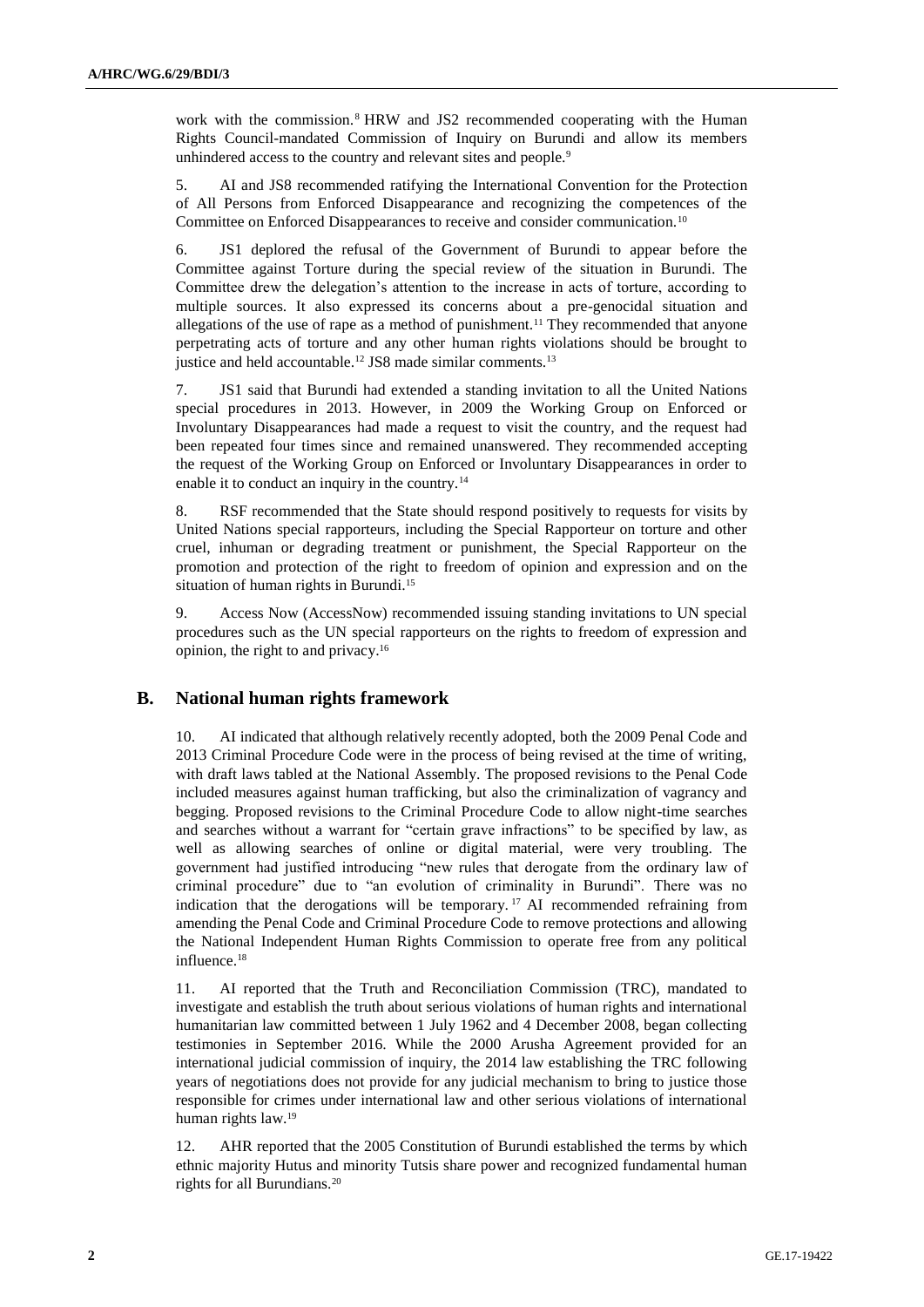# **C. Implementation of international human rights obligations, taking into account applicable international humanitarian law**

# **1. Cross cutting issues**

## *Equality and non-discrimination*

13. HRW, JS2 and JS5 noted that Burundi criminalized consensual same-sex conduct for the first time in April 2009 and did not follow the recommendations made during the 2012 UPR to repeal these provisions. Further, they indicated article 567 of the penal code penalizes consensual same-sex sexual relations by adults with up to two years in prison.<sup>21</sup> HRW, JS2 and JS5 recommended decriminalizing consensual same-sex relations by revoking relevant articles of the Penal Code and removing discrimination on grounds of sexual orientation or gender identity from other laws and state policies, including Burundi's educational policy.<sup>22</sup>

14. JS1 said that the Government of Burundi had enacted a law punishing sexual and gender-based violence. However, it was not comprehensive and its silence on the rights of homosexuals and lesbians gave cause for concern. They recommended the introduction of support measures for the effective implementation of the law, such as the creation of a specialist police unit to deal with sexual and gender-based violence.<sup>23</sup>

15. JS8 said that violence against women in Burundi, already alarming, had worsened as a result of the crisis sweeping the country since April 2015. Although entire communities suffered the consequences of the armed conflict, women were disproportionately vulnerable to the violence because of their gender and their subordination to men. Violence against women included rape and other forms of sexual violence, domestic violence, torture, enforced disappearance, extrajudicial execution, trafficking and prostitution. <sup>24</sup> They recommended that the State should take effective measures to punish the perpetrators of these serious crimes and to protect Burundian women and girls from rape.<sup>25</sup>

## **2. Civil and political rights**

## *Right to life, liberty and security of person*

16. Front Line Defenders (FLD), JS1 and AI reported that human rights defenders have been subjected to violence, arbitrary detention, attempted killings and enforced disappearances. <sup>26</sup> HRW indicated that human rights activists reported several grenade attacks and killings believed to have been committed by armed opposition groups. Other armed opposition attacks appeared to be more targeted and covert.<sup>27</sup> AI, JS1 and FLD recommended preventing acts of harassment and violence against them. <sup>28</sup> FLD recommended combating impunity by ensuring the prompt, thorough and impartial investigation of all violations against human right defenders, the prosecution of perpetrators, and access to effective remedies for victims; and taking urgent measures to put an end to the killings, abductions and physical attacks.<sup>29</sup>

17. JS3 reported that the Burundi authorities harass and silence journalists by brining various charges against them for their journalistic activities. There have been also serious cases of a murder of a journalist and his family, members of the opposition and their staff, and one case of a disappearance of journalist. The harassment and prosecution of their peers has largely forced journalists into exile and self-censorship. It is estimated that over 100 journalists have fled the country and live in dire conditions abroad. They still live in fear since they are considered enemies of the State.<sup>30</sup> JS3 and FLD recommended Burundi to refrain from any attacks against journalists and other critics, seek the support and assistance of international and regional human rights experts and mechanisms to establish an independent body to conduct prompt, impartial and thorough investigations into crimes of violence against journalists.<sup>31</sup>

18. AI was gravely concerned that the authorities had failed to properly investigate and prosecute many cases of extra-judicial executions implicating state agents.<sup>32</sup> HRW and JS8 reported that the military and the police, assisted by *Imbonerakure*, committed at least 47 extra-judicial executions. <sup>33</sup> AI, HRW and JS8 recommended allowing independent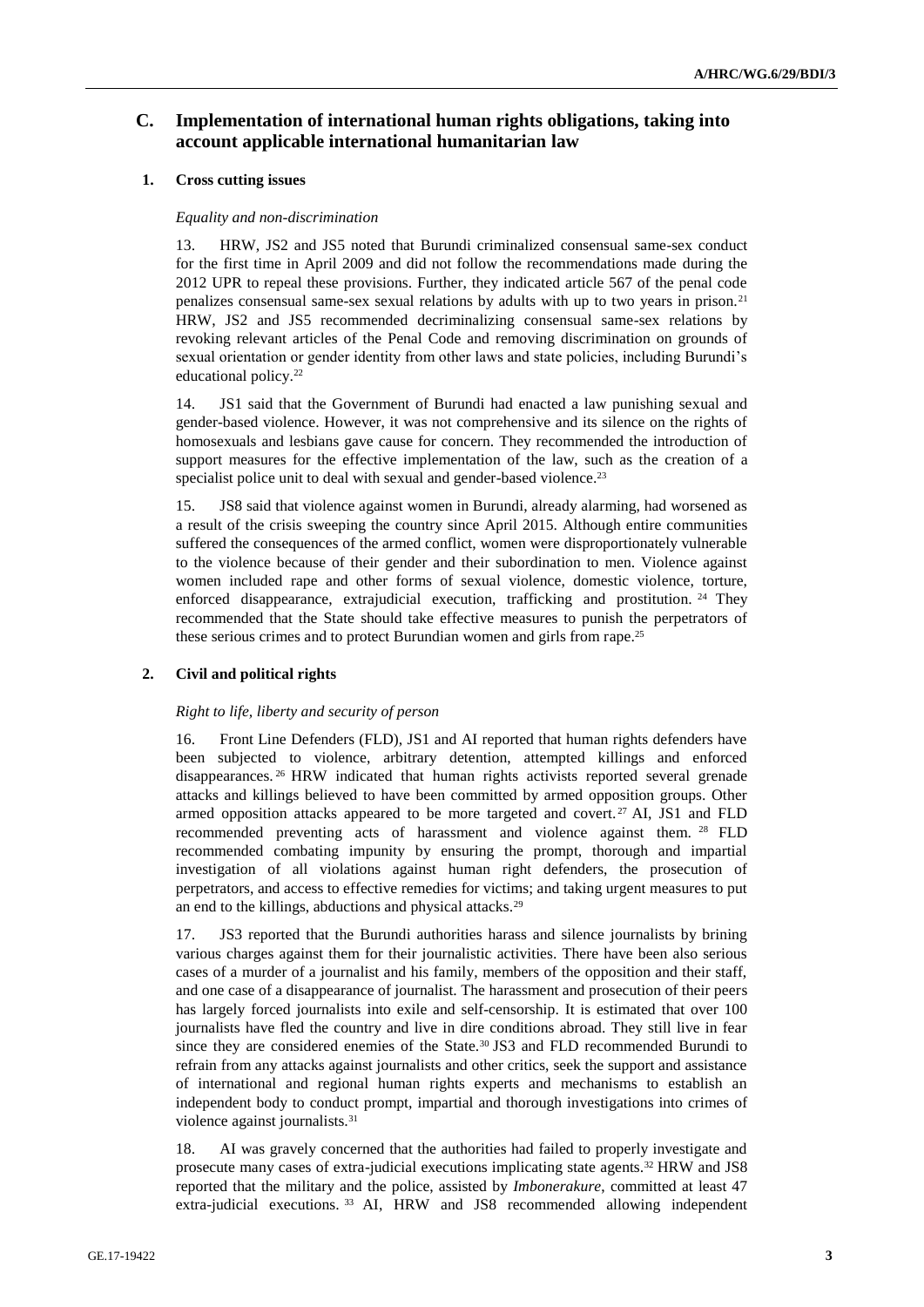international and regional human rights investigators full and free access to investigate allegations of extrajudicial executions and mass grave sites; and immediately undertaking independent, effective and impartial investigations into allegations of extrajudicial executions and unlawful and excessive use of force by security forces; and where there was sufficient admissible evidence of criminal responsibility, prosecute those responsible.<sup>34</sup>

19. AI and JS1 reported the police's use of unlawful, excessive and lethal force in response to protests that began on 26 April 2015 and continued until mid-June, including by firing live bullets during demonstrations.<sup>35</sup> Further, even where children where present, police still failed to exercise restraint and used tear gas and live ammunition.<sup>36</sup> AI added that police units were also reported to be responsible for the murder of several political opponents or perceived opponents in the same period.<sup>37</sup>

20. JS1 said that detainees should be held only in legitimate detention facilities.<sup>38</sup> JS8 noted that places of detention were characterized by overcrowding and deplorable health conditions, including lack of access to medical care, which resulted in loss of life.<sup>39</sup> They recommended improving detention conditions.<sup>40</sup>

21. JS5 stated that there had been numerous cases of arbitrary arrest and illegal detention by police of members of the LGBT community in Burundi. In some cases, the reason for their arrest was their sexual orientation and gender identity and/or expression.<sup>41</sup> JS5 recommended taking all necessary measures to effectively protect homosexuals from threats to their physical integrity and from discrimination of any kind.<sup>42</sup>

22. JS8 reported more than 150 cases of enforced disappearance. <sup>43</sup> AI and HRW expressed similar concerns, with OHCHR receiving more than 210 such allegations between October 2016 and January 2017.<sup>44</sup> JS8 recommended adopting concrete measures to assist the victims of enforced disappearance and their families; taking the necessary measures to ensure that all cases of enforced disappearance, including the cases mentioned by the Committee against Torture, were investigated thoroughly and impartially; and taking steps to ensure that the perpetrators of enforced disappearance could be held accountable.<sup>45</sup> AI recommended ensuring prompt, independent and effective investigations of all allegations of enforced disappearances and sharing all relevant findings with the families.<sup>46</sup>

23. AI reported that since the crisis began, there had been a marked increase in the perpetration of torture and other ill-treatment. <sup>47</sup> AI recommended allowing OHCHR, African Union and other independent monitors full, unimpeded and unannounced access to all places of detention; and suspending from duty members of security forces suspected of torture or other ill-treatment, and any officials who ordered or condoned such crimes, pending prompt, impartial and independent investigations, and where there is sufficient evidence prosecute those suspected of criminal responsibility in fair trials.<sup>48</sup>

24. JS8 said that Burundi had adopted a new Code of Criminal Procedure that provided for a compensation fund for victims of torture.<sup>49</sup> However, there were still obstacles in the way of the effective prevention and countering of acts of torture. They recommended taking the necessary steps to incorporate in the Military Criminal Code provisions criminalizing acts of torture and ill-treatment committed by military personnel, ensuring that such provisions were in conformity with the Convention.<sup>50</sup> JS1 recommended conducting effective investigations into all allegations of acts of torture and inhuman and degrading treatment in its detention centres.<sup>51</sup>

25. AHR also pointed out that as of October 5, 2016, the OHCHR had documented 558 cases of State-sponsored torture and mistreatment of individuals accused of participating in the 2015 attempted coup and subsequent events opposing the Government and the use of torture against political opposition members to extract information or as punishment has been a common practice of the Burundian Government.<sup>52</sup> JS8 made similar comments.<sup>53</sup> AHR recommended establishing an independent mechanism for investigating complaints of torture or ill-treatment at the hands of members of police or security forces ensuring that law enforcement officials continue to receive investigative training in accordance with the Istanbul Protocol.<sup>54</sup>

26. AI and HRW reported that thousands of people were arrested in relation to the 2015 protests. While in detention, many were denied access to their families or lawyers.<sup>55</sup> AI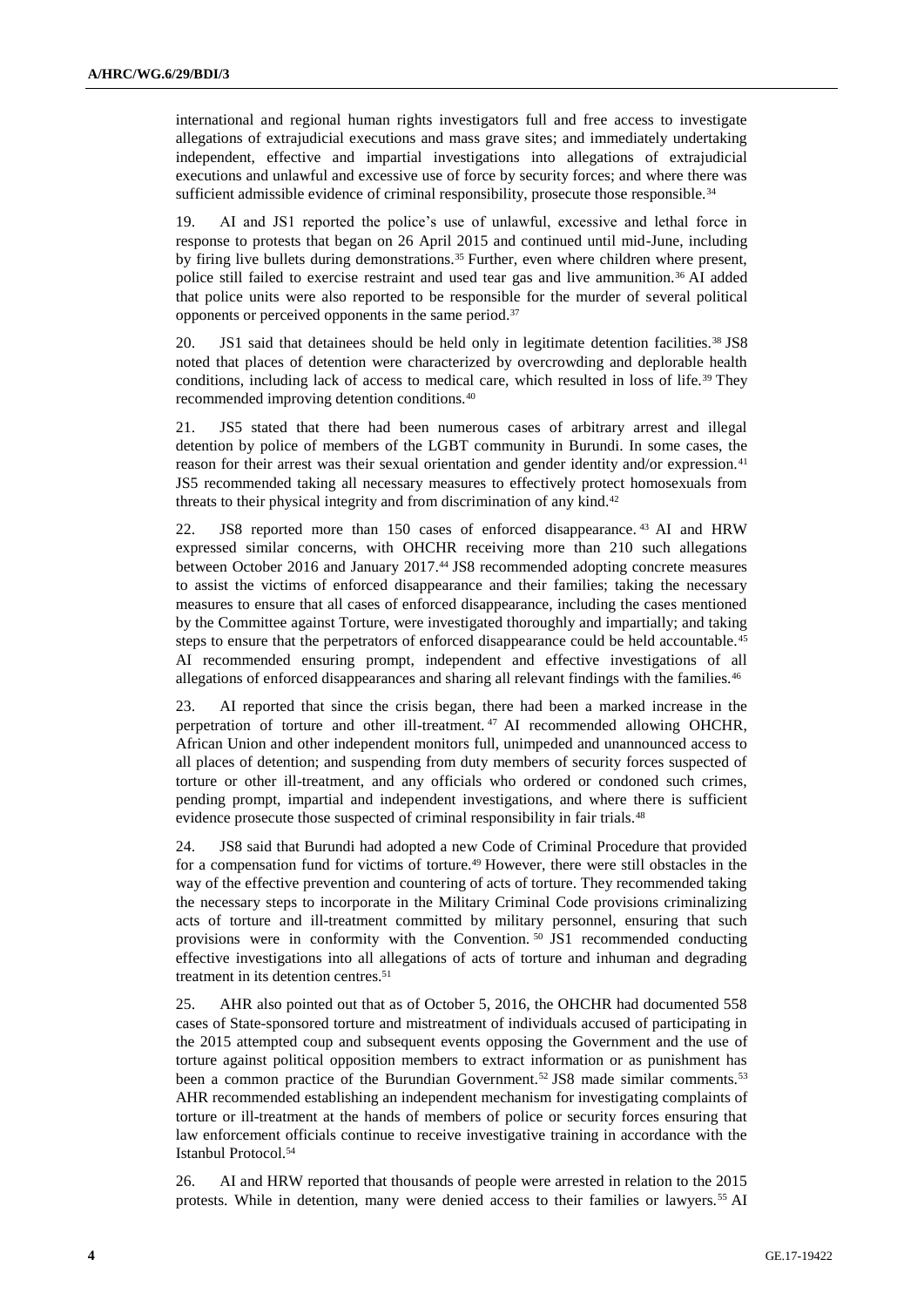recommended stopping arbitrary arrests and ensuring that all detainees have access to lawyers and family.<sup>56</sup>

#### *Administration of justice, including impunity and the rule of law*

27. JS1 said that, in its last report to the Human Rights Council under the universal periodic review, the Government of Burundi had made a commitment to judicial reform, and accepted recommendations on that point, with a view to strengthening the judicial system and making it more accessible, independent, accountable, effective, gender-sensitive and able to guarantee respect for human rights. However, those statements of intent had not been translated into reality because most of the reforms had yet to be fully implemented. Consequently, impunity continued to spread, according to allegations of torture and extrajudicial killings. In general, human rights violations, particularly those committed by law enforcement officials, passed without proper investigation or prosecution. They recommended taking steps to ensure appropriate investigation, trial and punishment for all those responsible for extrajudicial executions.<sup>57</sup> JS8 made similar comments.<sup>58</sup>

28. AHR reported that Burundi was blatantly failing to meet its obligations to promptly, thoroughly, and impartially investigated and prosecuted human rights violations. The slow and reluctant response of police and the judiciary to investigate and prosecute human rights abuses had led to the widespread perception of impunity for government agents and party officials. The Government of Burundi also failed to protect witnesses to criminal activity or acts of violence perpetrated on behalf of the Government.<sup>59</sup>

#### *Fundamental freedoms and the right to participate in public and political life*

29. JS1, JS2 and AI said that, since 2015, freedom of expression had been stifled at all levels of society. <sup>60</sup> In addition, many Burundian and international journalists had been subjected to persecution. They recommended not threatening media organizations or intimidating them by enforcing laws that were contrary to the Constitution and international law. <sup>61</sup> RSF recommended putting an end to censorship and to all acts of reprisal and harassment against the information sector and halting public attacks on the media by political authorities. <sup>62</sup> JS8 recommended ensuring that all citizens, including opposition political parties and independent civil society actors, were treated appropriately and fairly in respect of the right to demonstrate or hold public meetings.<sup>63</sup>

30. RSF had identified at least 90 journalists in exile, with no income, no work, no security, and in many cases no possibility of returning.<sup>64</sup> RSF recommended putting a stop to abuses against the media in exile, prosecuting the perpetrators of illegal acts of that kind and preventing further violations, and undertaking to allow the safe return of Burundian journalists now in exile.<sup>65</sup> HRW made similar recommendations.<sup>66</sup>

31. JS5 said that the freedom of assembly was one of the rights that was still not guaranteed to the LGBT community in Burundi. The activities of homosexual persons were continually impeded by the security forces and local authorities. They recommended taking all necessary measures to guarantee complete freedom of assembly and expression without discrimination.<sup>67</sup>

32. FLD and AI expressed concern about the dozens of human rights defenders who have been forced to flee the country following the unrest in 2015, with many still remaining in exile. A number of these defenders reported receiving death threats prior to leaving the country.<sup>68</sup> FLD recommended recognising the positive and legitimate role played by human rights defenders in Burundi and create an environment where human rights defenders and journalists in exile are able to return to the country.<sup>69</sup> AHR recommended that taking the necessary steps to ensure that legal systems and policies were in full compliance with Burundi's international obligations with respect to freedom of expression and ensuring that journalists and human rights defenders were free to carry out their work independently and without fear of persecution or intimidation.<sup>70</sup>

33. Access Now (AccessNow) reported that blocking popular and affordable communications services, and surveillance and jailing prominent internet personalities, interferes with the human right to free expression.<sup>71</sup> AccessNow recommended committing to enhancing freedom of expression online and preventing violations by state and non-state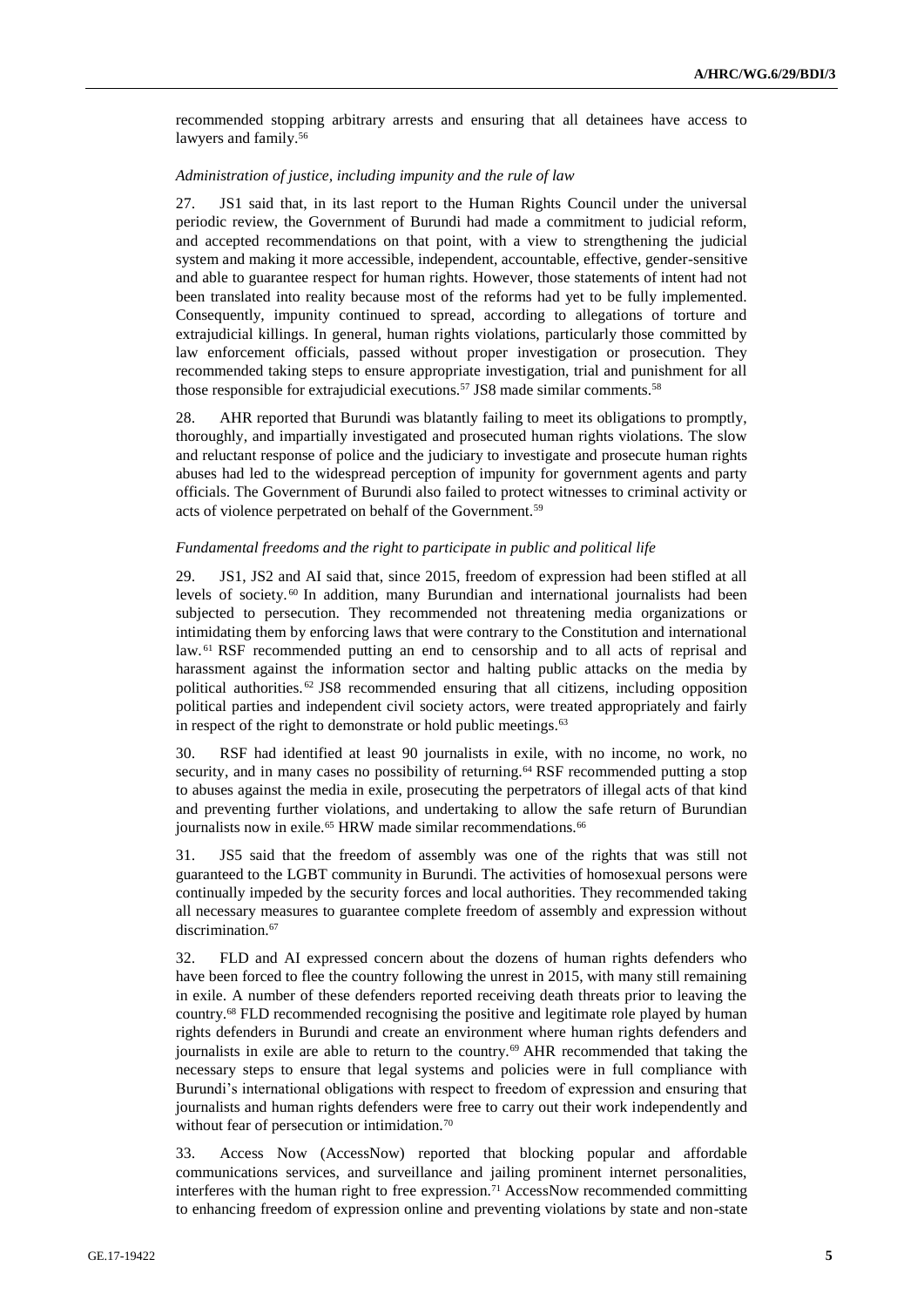actors, such as companies and committing to increasing access to and use of digital information and communications technologies.<sup>72</sup>

34. JS3 indicated that in the past 5 years, the government had increasingly restricted and, in some cases banned entirely, the exercise of association and assembly rights.<sup>73</sup> JS3 recommended that fully respecting and protecting the right to freedom of assembly and association.<sup>74</sup> AI reported that the 2013 Law on Public Gatherings places impermissible restrictions on the right to freedom of peaceful assembly.<sup>75</sup> AI recommended amending the Law on Public Gatherings to remove impermissible restrictions on assemblies and allowing political parties and civil society to organise meetings without unnecessary interference.<sup>76</sup>

35. JS3 reported that there was no independent media regulator in Burundi. The media regulatory body, National Communications Council (Conseil National de la Communication, "the Council") — a statutory body created under chapter 5 of the Constitution — failed to meet the international standards on media regulator independence: it was appointed by the President and controlled by the Minister of Information. It had broad powers to regulate all media, accredit journalists, oversee issues of media ethics as well as media law, impose sanctions and arbitrate, and powers to appoint or terminate its members.<sup>77</sup> JS3 recommended establishing an independent regulator for broadcast media in accordance with international and regional freedom of expression standards.<sup>78</sup>

36. FLD and JS2 indicated that since the beginning of the political crisis in 2015, Burundian authorities had resorted to draconian measures to halt the monitoring of human rights violations in the country, including the freezing of assets belonging to NGOs or individual human rights defenders; as well as the suspension and dissolution of a number of human rights organisations.<sup>79</sup> FLD recommended repealing or amending any legislation used to limit the legitimate work of NGOs and human rights defenders with a view to ensure its compliance with international human rights standards, in particular the Media Law 2013 and the 2017 law concerning non-profit organisations.<sup>80</sup> Furthermore, RSF noted that NGOs were gradually being banned and those that persisted found their work hampered by a restrictive legal regime.<sup>81</sup> RSF recommended renewing the authorization for Burundian human rights NGOs on its territory.<sup>82</sup>

37. ADF International reported that in 2015 religious communities came under pressure as a result of controversy surrounding Pierre Nkurunzika, deciding to run for a third-term in the office. It recommended ensuring the protection and promotion of freedom of religion, and eradicating any and all illegitimate limitations or restrictions on the freedom of expression of religious individuals or communities.<sup>83</sup>

#### *Prohibition of all forms of slavery*

38. The Observatoire de Lutte contre la corruption et les Malversations économiques (OLUCOME) reported trafficking in Burundian girls and women in Oman, Saudi Arabia, Lebanon and Kuwait, in violation of the Constitution and international treaties signed by Burundi prohibiting such trade, which had its basis in corruption. <sup>84</sup> OLUCOME also underlined that corruption had become a mode of government in Burundi and that the weakness of State institutions held up efforts to eradicate the illegal trade in human beings. Corruption and the weakness of institutions translated into impunity for serious crimes of this kind, which was a significant contributing factor in the spread of this illegal trade in Burundi.<sup>85</sup>

#### *Right to privacy and family life*

39. AccessNow indicated that despite its progressive Constitutional protection of privacy in communications, Burundi did not yet have a data protection regulation. <sup>86</sup> AccessNow recommended that passing data protection legislation, after robust and inclusive public consultation and drafting to ensure compatibility with the human right to privacy, the AU Convention, and the Burundi Constitution.<sup>87</sup>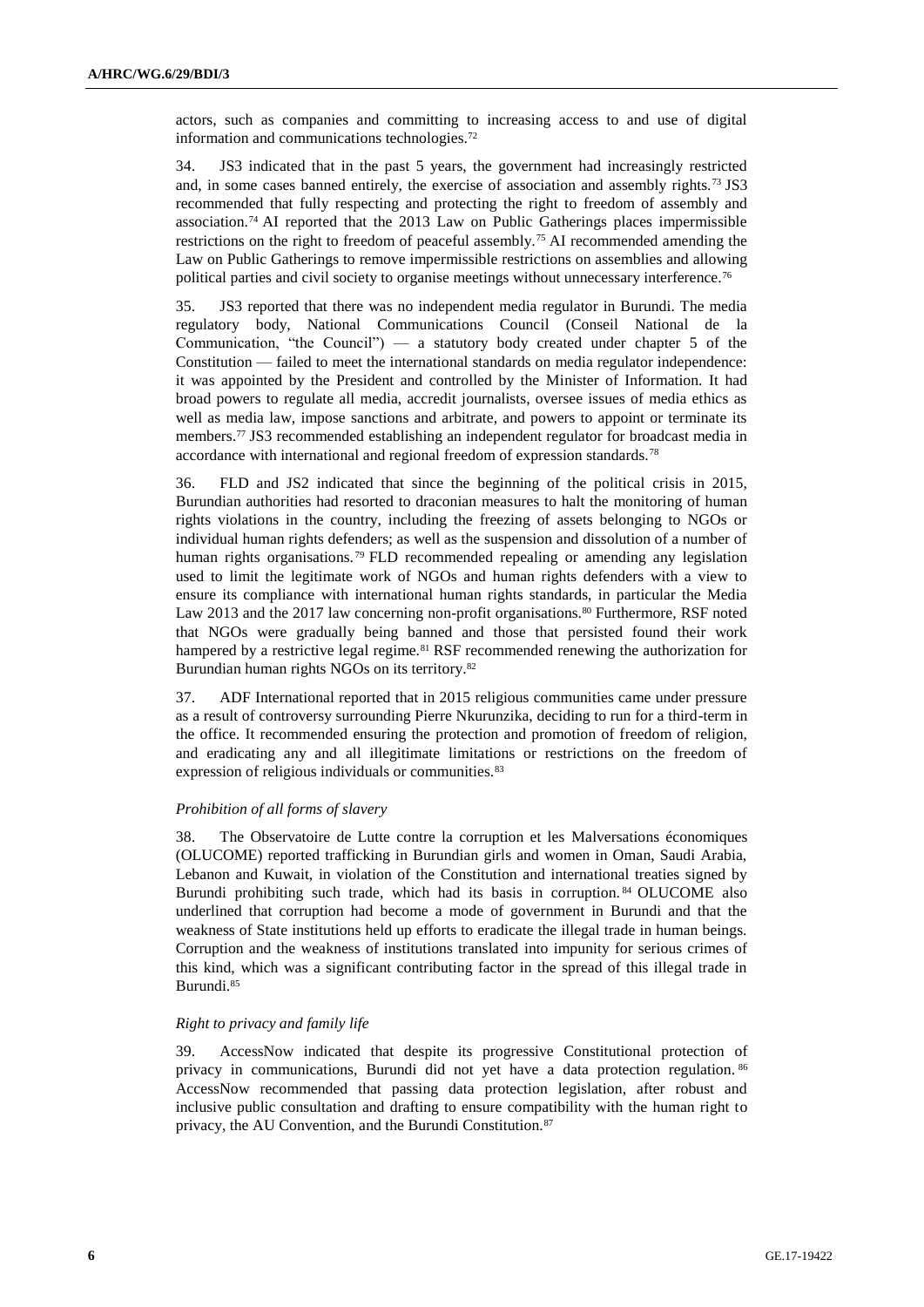## **3. Economic, social and cultural rights**

#### *Right to work and to just and favourable conditions of work*

40. OLUCOME reported the systematic violation by the Government of Burundi of the socioeconomic rights of vulnerable groups, particularly the rights of women, young people and men engaged in street vending. OLUCOME reported ill-treatment suffered by itinerant traders in the course of their work: in some cases they were hounded, abused, whipped or imprisoned, in others their merchandise was confiscated or simply disappeared. <sup>88</sup> OLUCOME said that the State should guarantee the right to free choice of occupation, as set forth in the Universal Declaration of Human Rights, article 23, and in the International Covenant on Economic, Social and Cultural Rights, article 6, as ratified by Burundi.<sup>89</sup>

41. JS7 reported that a considerable number of women are deprived of their right to work if and when these women do work, they are assigned more menial tasks. Lack of regulation of forced marriages, child marriages, and polygamy, which deprive a girl of the freedom of choosing a spouse, obviate the socio-economic opportunities of women and pose significant problems for them.<sup>90</sup>

#### *Right to an adequate standard of living*

42. OLUCOME reported that the extent of food insecurity was alarming: Burundi had ranked last in the 2013 global hunger index. Nearly one household in two (approximately 4.6 million people) suffered from food insecurity, and more than half the children suffered growth retardation. Burundi, as a State party to the International Covenant on Economic, Social and Cultural Rights, should recognize the right of everyone to an adequate standard of living for himself and his family.<sup>91</sup>

#### *Right to health*

43. JS5 reported that significant advances had been noted since 2007 in the area of HIV prevention for men who had sex with men. Sexual minorities had been included in the 2012-2016 strategic plan to combat AIDS, as a high-risk vulnerable group. Despite all these advances, there were still cases of discrimination and stigmatization, both in care institutions and on the part of the administrative authorities. They recommended taking all necessary measures to guarantee LGBT persons effective access to health care, without discrimination.<sup>92</sup>

44. ADF International reported that Burundi's maternal mortality ratio (MMR) in 2015 was 712 maternal deaths per 100,000 live births. This is down from 1220 per 100,000 in 1990 but is nevertheless one of the highest rates of maternal mortality in the world.<sup>93</sup> ADF International recommended improving health care infrastructure, access to emergency obstetric care, midwife training, and resources devoted to maternal health; and focusing on safely getting mothers and babies through pregnancy and childbirth, with special attention paid to improving health-care access for women from poor and/or rural backgrounds.<sup>94</sup>

45. JS7 reported that promiscuity in the Muslim communities, commonly known as "Swahili Quarters," poses a disadvantage to Muslims because it causes early and unwanted pregnancies. This situation is due to poor education in sexual and reproductive health, as a result of the position of Muslim leaders against contraception, and the prevalence of early and forced marriages, and cases of polygamy. These factors contribute to impede women's socio-economic autonomy. In addition, Muslim women are discouraged from seeing male doctors and, therefore, often cannot access basic health care, especially when they are pregnant.<sup>95</sup> JS7 recommended contributing directly to healthcare for women and children by building facilities for sexual and reproductive healthcare.<sup>96</sup>

46. JS7 added that the fertility rate of women is extremely high (> 6.1 according to some surveys) forcing Muslim women to care only for children and the home. As a result, women are driven into misery and poverty, which strengthens her dependence on her husband's power.<sup>97</sup>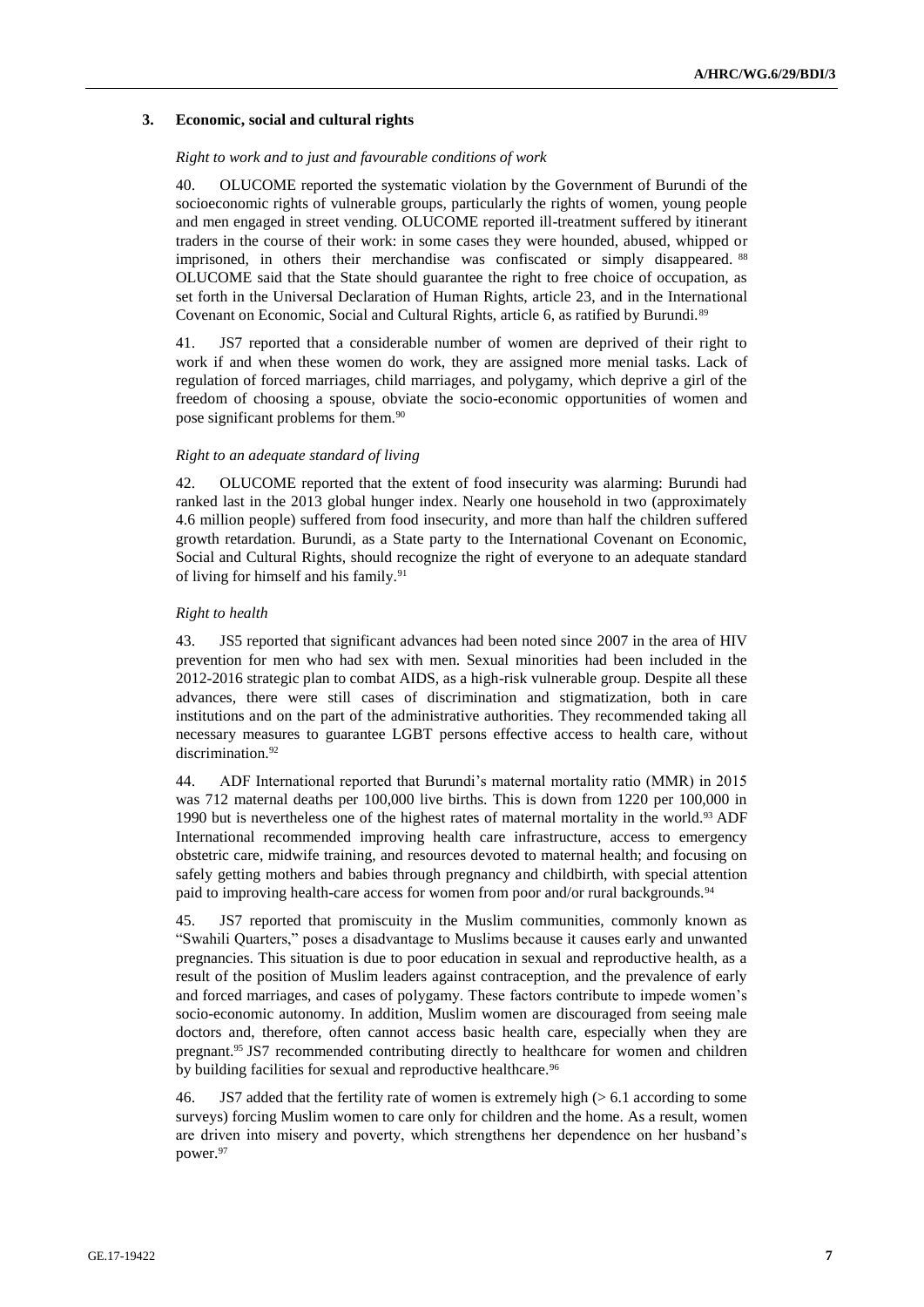## *Right to education*

47. JS5 reported that the literacy rate was relatively very low in the LGBT community, with many young LGBTI persons dropping out of school. This was the result of the discrimination and violence that they faced from peers and teachers in school on a daily basis.<sup>98</sup>

48. JS7 reported that a significant number of imams promulgate misogynistic narratives of Islamic texts regarding the status of women, counselling their congregations to cease sending their daughters to school and to have their daughters marry at a precocious age as to preserve honour.<sup>99</sup> JS7 recommended contributing directly to education for women and children by constructing model schools to accommodate both girls and boys; and providing instruction and resources to educate Burundian women of their rights so that they can engage in defending them.<sup>100</sup>

# **4. Rights of specific persons or groups**

#### *Women*

49. JS4 noted that according to the Burundian Nationality Code of 2000, Burundian women cannot pass nationality to children born inside or outside the country on an equal basis with Burundian men and article 2 of the 2000 Nationality Code does not allow mothers to transfer nationality to children except when maternal filiation is established when they are born out of wedlock to unknown fathers or if disowned by their fathers.<sup>101</sup> JS4 recommended amending the 2000 Nationality Code to bring it into full compliance with Burundi's 2005 Constitution and relevant provisions of CEDAW and the CRC, taking steps to ensure that all children and adults who have been denied access to Burundian citizenship are granted nationality and acceding to the Convention relating to the Status of Stateless Persons and the Convention on the Reduction of Statelessness to ensure every child with a nationality.<sup>102</sup>

50. HRW reported that members of the *Imbonerakure* and police, sometimes armed with guns, sticks or knives, raped women whose male family members were perceived government opponents. In some cases, *Imbonerakure* threatened or attacked the male relative before raping the woman.<sup>103</sup>

#### *Children*

51. Global Initiative to End All Corporal Punishment of Children (GIEACPC) reported that corporal punishment in Burundi is unlawful as a sentence for a crime and possibly in schools. It is lawful in the home, in alternative care and day care settings, and in penal institutions. <sup>104</sup> GIEACPC indicated that the Human Rights Committee (HRC) recommended that Burundi take legislative measures to put an end to corporal punishment in all settings in 2014 and the Committee on Economic, Social and Cultural Rights (CESCR) expressed concern at the legality of corporal punishment in Burundi and recommended its prohibition in all settings including the family in 2015.<sup>105</sup>

#### *Notes*

 $1$  The stakeholders listed below have contributed information for this summary; the full texts of all original submissions are available at: [www.ohchr.org.](http://www.ohchr.org/)

*Civil society*

| Individual submissions:  |                                                                         |
|--------------------------|-------------------------------------------------------------------------|
| AccessNow                | Access Now, New York, (United States of America):                       |
| <b>ADF</b> International | ADF International, Geneva, (Switzerland);                               |
| AHR                      | Advocates for Human Rights, Minneapolis, (United States of<br>America): |
| ΑI                       | Amnesty International, London (United Kingdom);                         |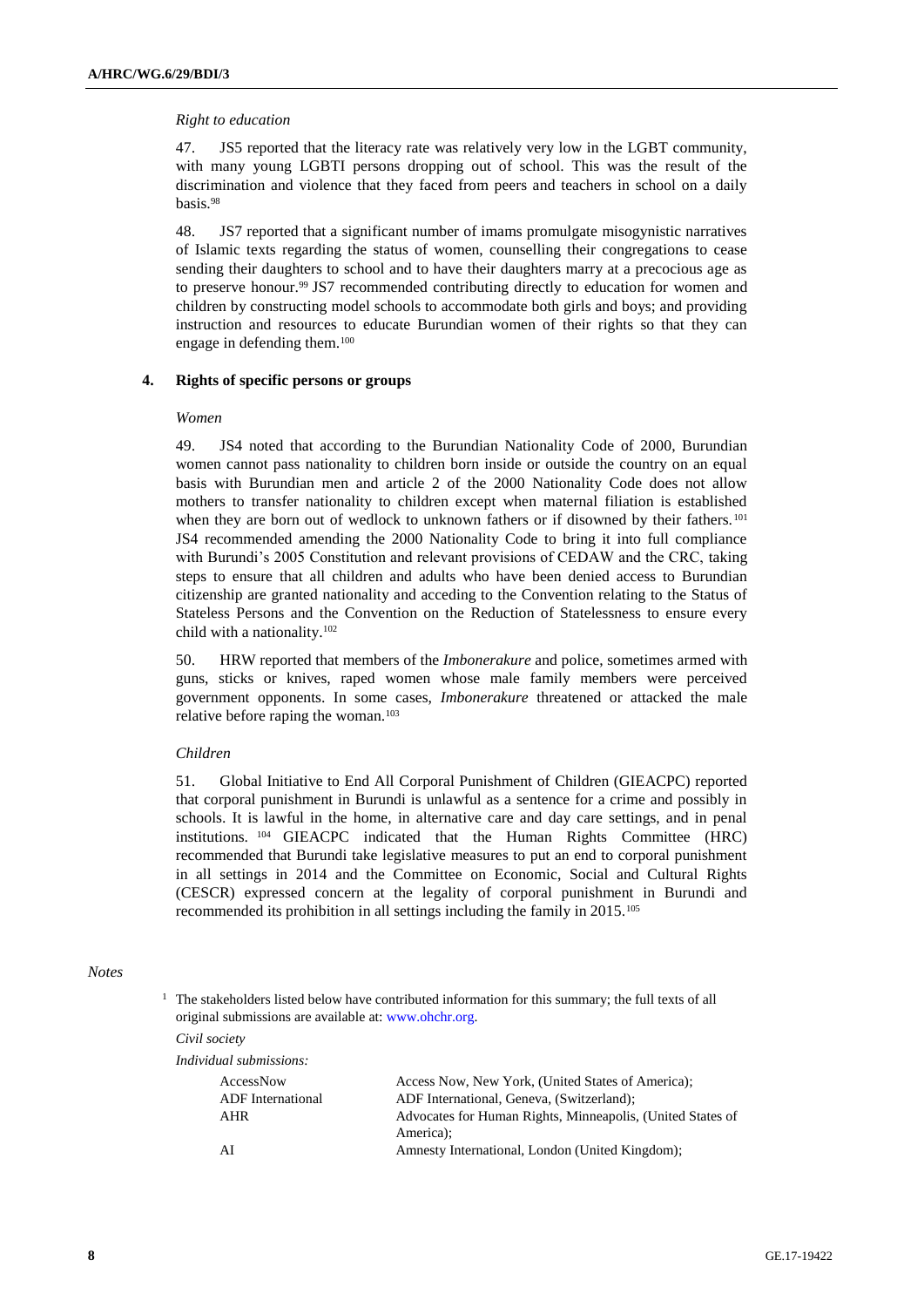| <b>FLD</b>                                             | Front Line Defenders - The International Foundation for the<br>Protection of Human Rights Defenders, Blackrock, county |
|--------------------------------------------------------|------------------------------------------------------------------------------------------------------------------------|
|                                                        | Dublin, Ireland;                                                                                                       |
| <b>GIEACPC</b>                                         | Global Initiative to End All Corporal Punishment of Children,<br>London, United Kingdom of Great Britain and Northern  |
|                                                        | Ireland;                                                                                                               |
| <b>HRW</b>                                             | Human Rights Watch, Geneva, Switzerland;                                                                               |
| <b>OLUCOME</b>                                         | Observatoire de Lutte contre la corruption et les Malversations<br>Economiques, BUJUMBURA, Burundi;                    |
| <b>RSF-RWB</b>                                         | Reporters Without Borders International, Paris, France.                                                                |
| Joint submissions:                                     |                                                                                                                        |
|                                                        |                                                                                                                        |
| JS1                                                    | Joint submission 1 submitted by: Contra Nocendi<br>International Action, Solidaire Pour Le Developpement               |
|                                                        | Communautaire (ASODECOM) Association Communautaire                                                                     |
|                                                        | Pour la Promotion et la Protection des Droits De L'Hommes                                                              |
| JS <sub>2</sub>                                        | (ACPDH), Paris, France;<br>Joint submission 2 submitted by: International Service for                                  |
|                                                        | Human Rights, Action des Chrétiens pour l'Abolition de la                                                              |
|                                                        | Torture (ACAT-Burundi), Geneva, Switzerland;                                                                           |
| JS3                                                    | Joint submission 3 submitted by: ARTICLE 19, the                                                                       |
|                                                        | Collaboration on ICT Policy in East and Southern Africa                                                                |
|                                                        | (CIPESA), the East Africa Law Society, the Pan African                                                                 |
|                                                        | Lawyers Union (PALU), and the East and Horn of Africa                                                                  |
|                                                        | Human Rights Defenders Project (Defend Defenders),                                                                     |
|                                                        | London, United Kingdom of Great Britain and Northern<br>Ireland:                                                       |
| JS4                                                    | Joint submission 4 submitted by: Institute on Statelessness                                                            |
|                                                        | and Inclusion, Association Des Femmes Juristes du Burundi,                                                             |
|                                                        | Global Campaign for Equal Nationality Rights, Eindhoven,                                                               |
|                                                        | Netherlands;                                                                                                           |
| JS5                                                    | Joint submission 5 submitted by: MOLIBURUNDI,                                                                          |
|                                                        | RAINBOW CANDLE RIGHTS TRANSGENDER IN                                                                                   |
|                                                        | ACTION MOLI, Bujumbura, Burundi;                                                                                       |
| JS <sub>6</sub>                                        | Joint submission 6 submitted by: CIVICUS, Defend                                                                       |
|                                                        | Defenders, APRODH, Ligue ITEKA, FIDH, Johannesburg,                                                                    |
|                                                        | South Africa;                                                                                                          |
| JS7                                                    | Joint submission 7 submitted by: Muslims for Progressive                                                               |
|                                                        | Values, Alliance des Imams du Corridors Nords pour le                                                                  |
|                                                        | Développement Humanitaire (AICNDH), Los Angeles, United                                                                |
| JS8                                                    | States of America;<br>Joint submission 8 submitted by: Féderation Internationale                                       |
|                                                        | de l'Action des Chrétiens pour l'Abolition de la Torture,                                                              |
|                                                        | ACAT Burundi, APRODH, CAVIB, CB-CPI, COSOME,                                                                           |
|                                                        | FORSC, FOCODE, Ligue ITEKA, RCP, SOS-TORTURE/                                                                          |
|                                                        | BURUNDI, UBJ, CCPR CENTRE, OMCT, Paris, France.                                                                        |
| The following abbreviations are used in UPR documents: |                                                                                                                        |
| <b>ICERD</b>                                           | International Convention on the Elimination of All Forms of                                                            |
|                                                        | Racial Discrimination;                                                                                                 |
| <b>ICESCR</b>                                          | International Covenant on Economic, Social and Cultural                                                                |
|                                                        | Rights;                                                                                                                |
| OP-ICESCR                                              | Optional Protocol to ICESCR;                                                                                           |
| <b>ICCPR</b>                                           | International Covenant on Civil and Political Rights;                                                                  |
| <b>ICCPR-OP1</b><br><b>ICCPR-OP2</b>                   | Optional Protocol to ICCPR;<br>Second Optional Protocol to ICCPR, aiming at the abolition of                           |
|                                                        | the death penalty;                                                                                                     |
| <b>CEDAW</b>                                           | Convention on the Elimination of All Forms of Discrimination                                                           |
|                                                        | against Women;                                                                                                         |
| OP-CEDAW                                               | Optional Protocol to CEDAW;                                                                                            |
| CAT                                                    | Convention against Torture and Other Cruel, Inhuman or                                                                 |
|                                                        | Degrading Treatment or Punishment;                                                                                     |
| OP-CAT                                                 | Optional Protocol to CAT;                                                                                              |
| <b>CRC</b>                                             | Convention on the Rights of the Child;                                                                                 |
|                                                        |                                                                                                                        |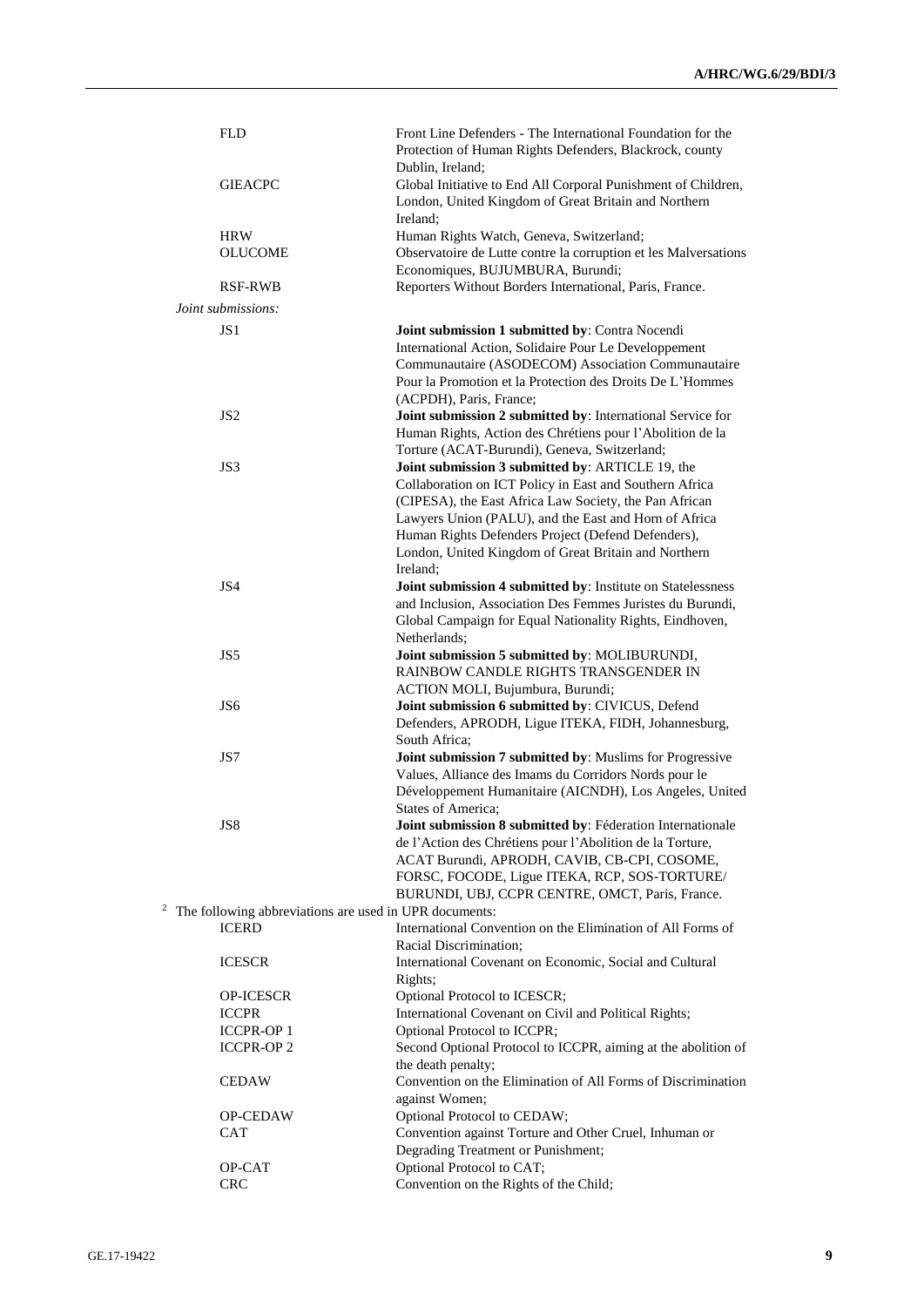|    | OP-CRC-AC                                                                  | Optional Protocol to CRC on the involvement of children in<br>armed conflict;                                     |
|----|----------------------------------------------------------------------------|-------------------------------------------------------------------------------------------------------------------|
|    | OP-CRC-SC                                                                  | Optional Protocol to CRC on the sale of children, child<br>prostitution and child pornography;                    |
|    | OP-CRC-IC                                                                  | Optional Protocol to CRC on a communications procedure;                                                           |
|    | <b>ICRMW</b>                                                               | International Convention on the Protection of the Rights of All<br>Migrant Workers and Members of Their Families; |
|    | <b>CRPD</b>                                                                | Convention on the Rights of Persons with Disabilities;                                                            |
|    | OP-CRPD                                                                    | Optional Protocol to CRPD;                                                                                        |
|    | <b>ICPPED</b>                                                              | International Convention for the Protection of All Persons<br>from Enforced Disappearance.                        |
|    | $3$ AI, p. 1 and AHR, p.1, para. 3.                                        |                                                                                                                   |
|    | $4$ AI, p. 1.                                                              |                                                                                                                   |
|    | <sup>5</sup> AI, p. 2; AHR, p. 3, para. 12; RSF, p.2; JS3, p.4, para. 2.2. |                                                                                                                   |
|    | $6$ JS1, p. 6, RSF, p. 8.                                                  |                                                                                                                   |
|    | $7$ JS8, p. 3, para. 6.                                                    |                                                                                                                   |
|    | <sup>8</sup> HRW, p. 7, para. 8, AI, p. 2.                                 |                                                                                                                   |
|    | <sup>9</sup> HRW, p. 7, para.8; JS2, p. 4.                                 |                                                                                                                   |
|    | <sup>10</sup> AI, p. 7; JS8, p. 8, para. 19.                               |                                                                                                                   |
|    | $11$ JS1, p. 5, para. 2.3.                                                 |                                                                                                                   |
|    | $12$ JS1, p. 6.                                                            |                                                                                                                   |
|    | <sup>13</sup> JS8, p. 2, para. 5.                                          |                                                                                                                   |
|    | <sup>14</sup> JS1, p. 5, para. 2.4.                                        |                                                                                                                   |
|    | <sup>15</sup> RSF, p. 8.                                                   |                                                                                                                   |
|    | $16$ AccessNow, para. 21 (f).                                              |                                                                                                                   |
|    | $17$ AI, p. 2.                                                             |                                                                                                                   |
|    | $18$ AI, p. 6.                                                             |                                                                                                                   |
|    | $^{19}$ AI, p.2.                                                           |                                                                                                                   |
|    | <sup>20</sup> AHR, p. 3, para. 13.                                         |                                                                                                                   |
|    | <sup>21</sup> HRW, p. 6, para. 7; JS2, p. 3, para. C; JS5, para. 1.        |                                                                                                                   |
|    | <sup>22</sup> HRW, p. 7, para. 7, JS2, p. 4, JS5, p. 9.                    |                                                                                                                   |
|    | <sup>23</sup> JS1, pp. 8-9, para. 6.                                       |                                                                                                                   |
|    | <sup>24</sup> JS8, p. 12, para. 39.<br><sup>25</sup> JS8, p. 14, para. 45. |                                                                                                                   |
|    | <sup>26</sup> FLD, p. 1, para. 7; AI, p. 4; JS1, p. 8, para. 5.            |                                                                                                                   |
|    | <sup>27</sup> HRW, p. 5, para. 5.                                          |                                                                                                                   |
|    | <sup>28</sup> AI, p. 7; JS1, p.8, para. 5.                                 |                                                                                                                   |
|    | <sup>29</sup> FLD, p. 4, para. 26 (d) and (e).                             |                                                                                                                   |
|    | <sup>30</sup> JS3, p. 3-4, paras. 10 and 11. See also FLD, para. 12.       |                                                                                                                   |
|    | <sup>31</sup> JS3, p. 8, para. 27; FLD, p. 4, para. 26 (d).                |                                                                                                                   |
| 32 | AI, p. 3.                                                                  |                                                                                                                   |
|    | <sup>33</sup> HRW, p. 2, para. 1; JS8, p.8, para. 21.                      |                                                                                                                   |
|    | <sup>34</sup> AI, p. 6, HRW, p. 3; JS8, p. 9, para. 22.                    |                                                                                                                   |
| 35 | AI, p. 3; JS1, pp. 6-7, para. 3.                                           |                                                                                                                   |
| 36 | AI, p. 6.                                                                  |                                                                                                                   |
| 37 | AI, p .3.                                                                  |                                                                                                                   |
| 38 | JS1, pp. 7-8, para. 4.                                                     |                                                                                                                   |
|    | <sup>39</sup> JS8, p. 6, para. 11.                                         |                                                                                                                   |
|    | <sup>40</sup> JS8, p. 7, para. 14.                                         |                                                                                                                   |
|    | $41$ JS5, para. 1.<br>$42$ JS5, p. 9.                                      |                                                                                                                   |
|    | 43 JS8, p. 7, para. 15; AI, p. 4 and HRW, p. 3, para. 2.                   |                                                                                                                   |
|    | <sup>44</sup> AI, p. 4; HRW, p. 3.                                         |                                                                                                                   |
|    | <sup>45</sup> JS8, p .8, para. 19.                                         |                                                                                                                   |
|    | $46$ AI, p. 6, 7.                                                          |                                                                                                                   |
| 47 | AI, p. 4.                                                                  |                                                                                                                   |
| 48 | AI, p. 7.                                                                  |                                                                                                                   |
| 49 | JS8, p. 4, para. 8.                                                        |                                                                                                                   |
|    | <sup>50</sup> JS8, p. 6, para. 14.                                         |                                                                                                                   |
|    | <sup>51</sup> JS1, p. 7, para. 4.                                          |                                                                                                                   |

AHR, p. 7, para. 31.